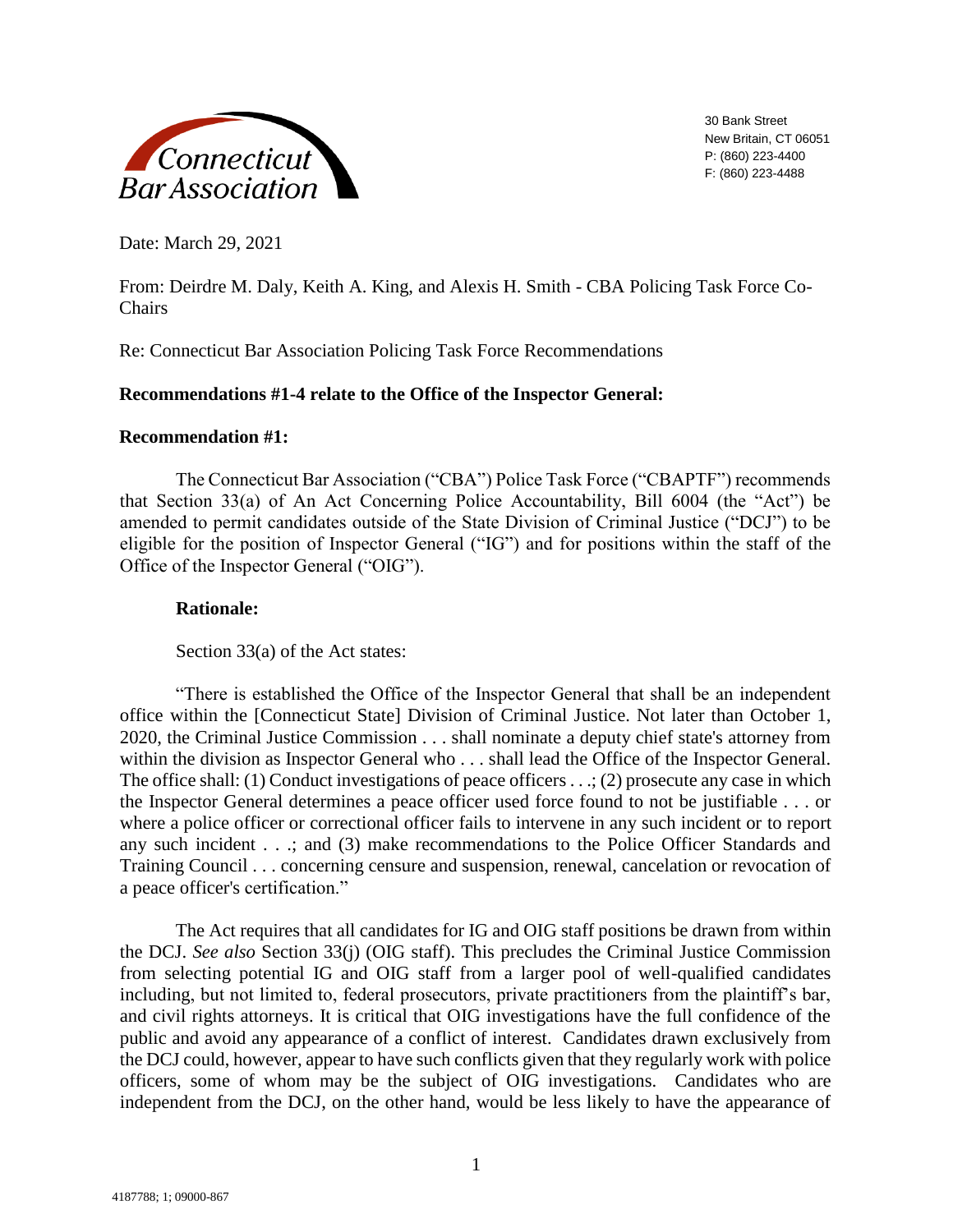such a conflict of interest. Accordingly, we recommend that the Act be amended to permit the Criminal Justice Commission to consider candidates outside of the DCJ for IG and OIG staff positions.

#### **Recommendation #2:**

The CBAPTF recommends that the IG be directed to make findings regarding whether police officers involved in incidents under investigation violated any department procedures, policies, or protocols during the course of the incident and, if such violations occurred, whether discipline should be considered.

### **Rationale:**

A review of the investigative Reports on the Deadly Use of Force by Police Officers authored by Connecticut State's Attorneys from 2001 to the present (the "Reports") shows that, in accordance with the applicable statute*, see* CGS Section 51-277a(c), the Reports focus on whether the use of physical force by the police officer(s) violated state law. In several Reports, although there is no finding of a violation of state law, the facts plainly demonstrate that the police officers violated police procedures, policies, or protocols. Accordingly, we recommend that the IG, who is most familiar with the facts of the incidents, also make independent findings regarding potential violations of police procedures, policies, and protocols.

#### **Recommendation #3:**

Public reports issued by the IG concerning police use of deadly force should include a comprehensive recitation of the facts to ensure public confidence in the investigative process. In addition to the facts germane to each incident and the legal analysis as to whether the use of physical force was permissible under the law, all such IG reports should include:

1. A timeline of significant events relevant to the incident, including whether mental health considerations may have contributed to the incident.

- 2. Information concerning the police officers involved in the incident, including, but not limited to:
	- a. Officer demographics (race, ethnicity, gender, age).
	- b. Officer's number of years of service (including years with other police agencies).

c. Officer rank and assignment at the time of the incident (e.g., patrol or any specialized unit).

d. Whether the officer has been involved in other deadly use of force incidents and the officer's role in such incidents.

e. Whether the officer has been involved in any other use of force incidents where physical injury resulted, or may have resulted, within three years of the current incident. f. A review of the officer's relevant disciplinary file and related records, including any relevant findings of misconduct and any related discipline or remedial action imposed. g. The number of relevant citizen complaints filed against the officer; the general nature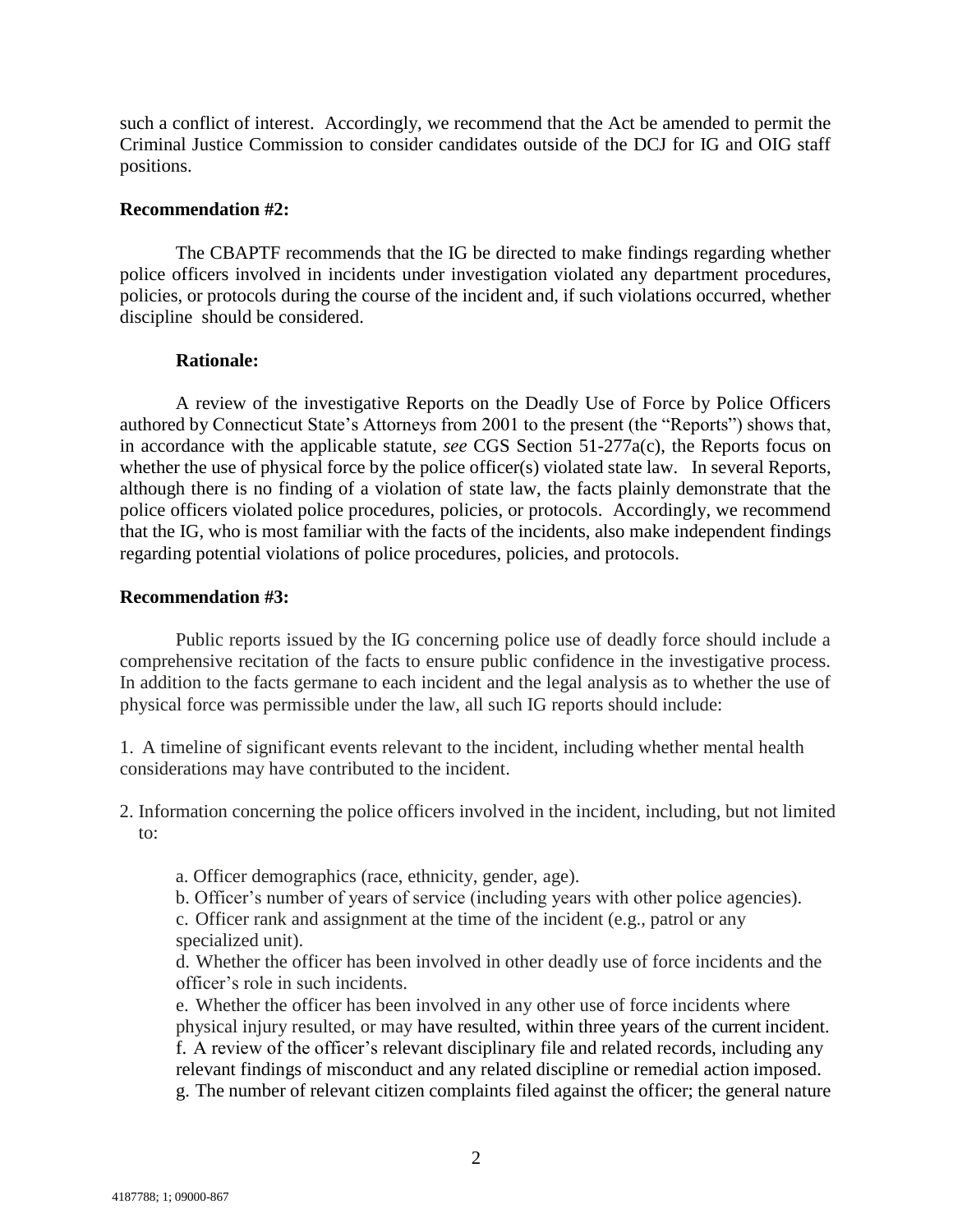of the allegations in any such complaints; any substantiated findings of misconduct by the officer; and any relevant disciplinary or other remedial action taken as a result of such findings.

h. A review and summary of the officer's training records.

- 3. Information concerning the victim/subject of the incident, including, but not limited to:
	- a. Demographic information (race, ethnicity, gender, age).
	- b. Town of residence.

Any evidence indicating that the officers involved in the incident were aware at the time of the incident that the victim/subject previously had been arrested or convicted of a violent offense; had been involved in the use of force against police officers; or had possessed, or was believed to possess at the time of the current incident, a firearm.

4. The identification of any police department procedures, policies, or protocols that were violated during the incident.

5. Recommendations for future actions. (*See, e.g.*, [Report of the State's Attorney](https://portal.ct.gov/DCJ/Whats-News/Reports-on-the-Use-of-Force-by-Peace-Officers/2020---January---Edward-Gendron---Waterbury) [Concerning](https://portal.ct.gov/DCJ/Whats-News/Reports-on-the-Use-of-Force-by-Peace-Officers/2020---January---Edward-Gendron---Waterbury)  [the Death of Edward R. Gendron,](https://portal.ct.gov/DCJ/Whats-News/Reports-on-the-Use-of-Force-by-Peace-Officers/2020---January---Edward-Gendron---Waterbury) Jr.).

## **Rationale:**

The CBAPTF has reviewed the Reports concerning deadly use of force incidents since 2001. These incidents were investigated by at least 23 different State's Attorneys, each of whom made his or her own determination about the types of information to report. The above-described information was not consistently included in the Reports. To ensure all relevant facts are available to the public, and to enable meaningful analysis of these incidents over time, the abovedescribed information should consistently be reported.

### **Recommendation #4:**

The CBAPTF recommends granting the IG authority to issue subpoenas to civilians who may have witnessed a use of force incident and/or have relevant knowledge or information regarding the incident.

### **Rationale:**

Section  $33(g)$  of the Act states: "The Inspector General may issue subpoenas to municipalities, law enforcement units, . . . Department of Correction and any employee or former employee of the municipality, unit or department (1) requiring the production of reports, records or other documents concerning [the Inspector General's] investigation . . ., and (2) compelling the attendance and testimony of any person having knowledge pertinent to such investigation."

If the IG can subpoena only law enforcement and municipal employee witnesses, the OIG's investigations will not have the benefit of the testimony of civilians who may have witnessed or participated in the incidents, or who may possess documentary evidence (*e.g.*,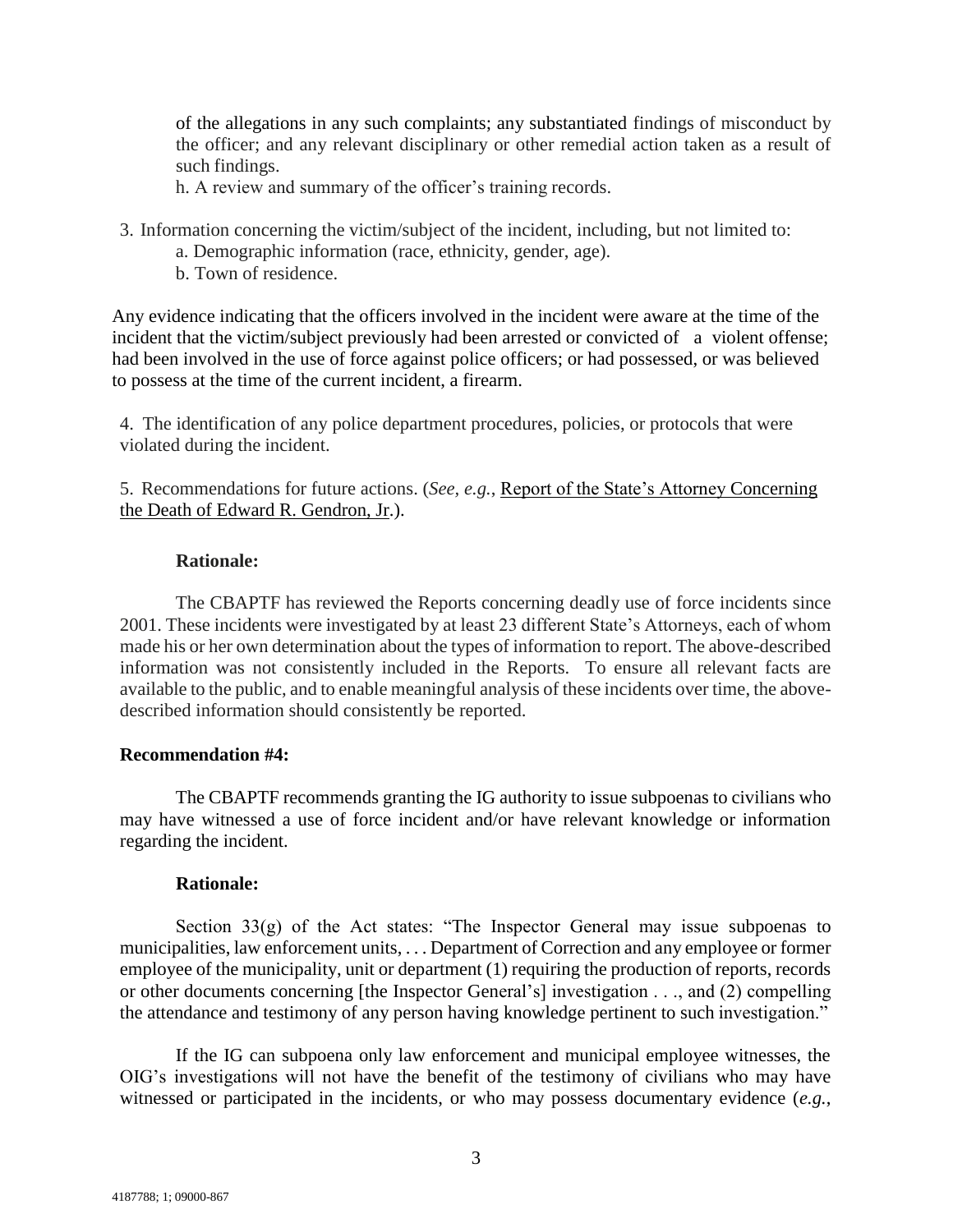video recordings, medical records) relevant to the investigation. Without compulsory process, the IG will be unable to compel civilian witnesses, who may be unwilling or fearful of cooperating in such investigations, to provide relevant testimony or other evidence.

#### **Recommendation # 5 (Statute of Limitations in Section 41(g) of the Act):**

The CBAPTF recommends that the one-year statute of limitations for bringing an action pursuant to Section 41 of the Act be extended to three years.

## **Rationale:**

Section  $41(g)$  of the Act provides: "A civil action brought pursuant to this section shall be commenced not later than one year after the date on which the cause of action accrues."

Three reasons support extending the statute of limitations to three years.

*First*, the one-year limitations period is tied to the period of time that police departments are required by statute to retain body-camera footage. At first blush, this seems logical. Our research shows, however, that as a matter of custom and policy, police departments retain bodycamera footage involving use-of-force incidents for up to four years. Moreover, an aggrieved citizen contemplating a lawsuit could put a police department on notice and request that the department retain its body-camera footage beyond the one-year statutory floor.

*Second*, the one-year limitations period is very short. This may serve as an artificial barrier to the filing of meritorious cases or, alternatively, force plaintiff's counsel to file lawsuits prematurely to avoid exceeding the limitations period.

*Third*, the federal district court will likely adopt the statute of limitations established in Section 41(g) of the Act for civil rights lawsuits brought in the District of Connecticut pursuant to 42 U.S.C. § 1983. "Since Congress did not enact a statute of limitations governing actions brought under § 1983, the courts must borrow a state statute of limitations." *Lounsbury v. Jeffries*, 25 F.3d 131, 133 (2d Cir. 1994). "In Connecticut, the three-year limitations period set forth in Conn. Gen. Stat. § 52–577 is applicable to claims asserted under section 1983." *Harnage v. Shari*, No. 16 Civ. 1576 (AWT), 2020 WL 5300913, at \*3 (D. Conn. Sept. 4, 2020). Extending the statute of limitations to three years will preserve the status quo for Section 1983 lawsuits brought in the District of Connecticut.

### **Recommendation # 6 (Accreditation Standards):**

The CBAPTF recommends that the accreditation standards for law enforcement agencies be revised to give police chiefs the option of complying with the Connecticut Police Officer Standards and Training Council ("POSTC") Tier III standards ("Tier III standards"), or the national Commission on Accreditation for Law Enforcement Agencies ("CALEA") standards. Those departments opting to achieve Tier III accreditation by 2025 should reach Tier I accreditation by 2021 and Tier II accreditation by 2023.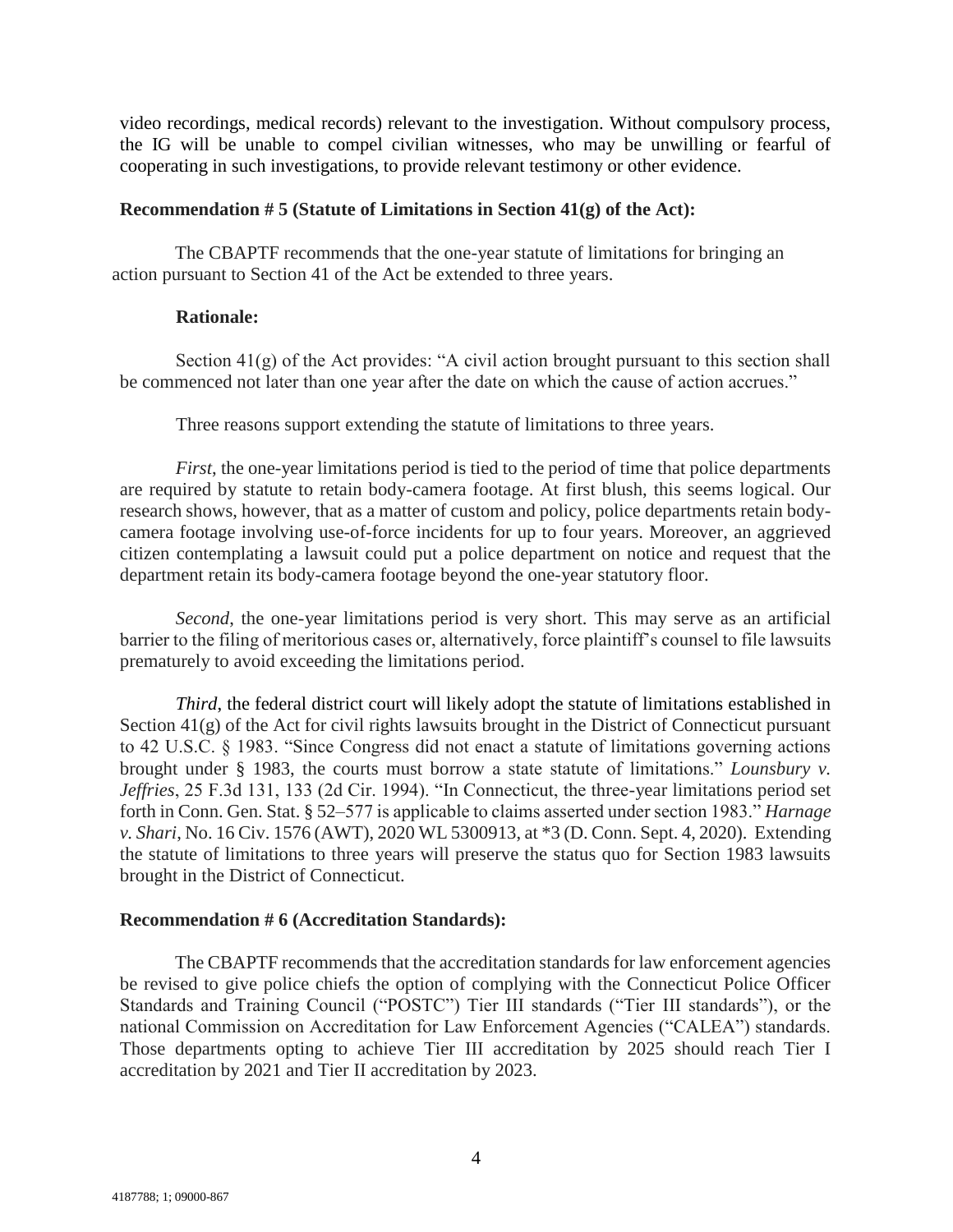#### **Rationale:**

The Act requires that all departments satisfy the CALEA standards. Currently, only 24 of 92 departments in Connecticut are CALEA certified. The Tier III standards are very similar to the CALEA standards, but include additional state-specific standards. The CALEA standards also include a facility-update requirement that differs from the facility-update component required by the state accreditation process, including requirements relating to detention centers and the location of evidence storage. Under the current CALEA on-site assessment process, assessors from outside of Connecticut spend a minimal amount of time at each police department (2-3 days) reviewing policies, practices, and facilities, as well as conducting staff interviews. Most of the department's files are reviewed remotely by assessors who may be unfamiliar with Connecticut law and regulations. By contrast, the Connecticut Tiered Accreditation Program uses a POSTC assessor and a local team of three or four assessors who are familiar with Connecticut law and regulations to review the department's policies, practices, and facilities.

In addition, adoption of the Tier III standards would result in significant cost savings for many departments. CALEA requires departments to recertify every five years at significant cost, typically \$15,000 over the course of the assessment period. Although Bill 6004 provides some funding (via issuance of bonds), the costs of CALEA accreditation are expected to be a major challenge for many departments. Although Tier III requires recertification every four years, it is much more cost-effective.

#### **Recommendation #7 (Citizen Complaints):**

The CBAPTF recommends that the POSTC be tasked with updating and developing a state-wide standardized form and process for reporting citizen complaints. The form should (1) state clearly that complaints can be made anonymously and do not need to be notarized; (2) request information about the race, ethnicity, and gender of the police officer and complainant, among other information; (3) be available online and easy to locate; (4) be available in hard copy at local police stations and other municipal buildings, including public libraries; and (5) be available in Spanish and/or other foreign languages, depending on the needs of the local population.

In order to promote transparency and facilitate detection of any problems or patterns of behavior, police departments should promptly submit complaint data to an online database maintained by the Office and Policy Management ("OPM"). Departments should report complaint data without the names or other identifying information of complainants or police officers. Instead, OPM and departments should use unique tracking numbers for officers and complainants that will allow for the determination of whether other complaints have been filed against the officer and whether the complainant has filed other complaints. The OPM database should be publicly accessible and searchable.

POSTC should determine which types of complaints must be submitted to OPM by departments, to include racial profiling, discourteous behavior, and excessive force complaints. POSTC should not permit departments to wait to report required data until after complaints are investigated and substantiated. POSTC must develop an audit policy to ensure that departments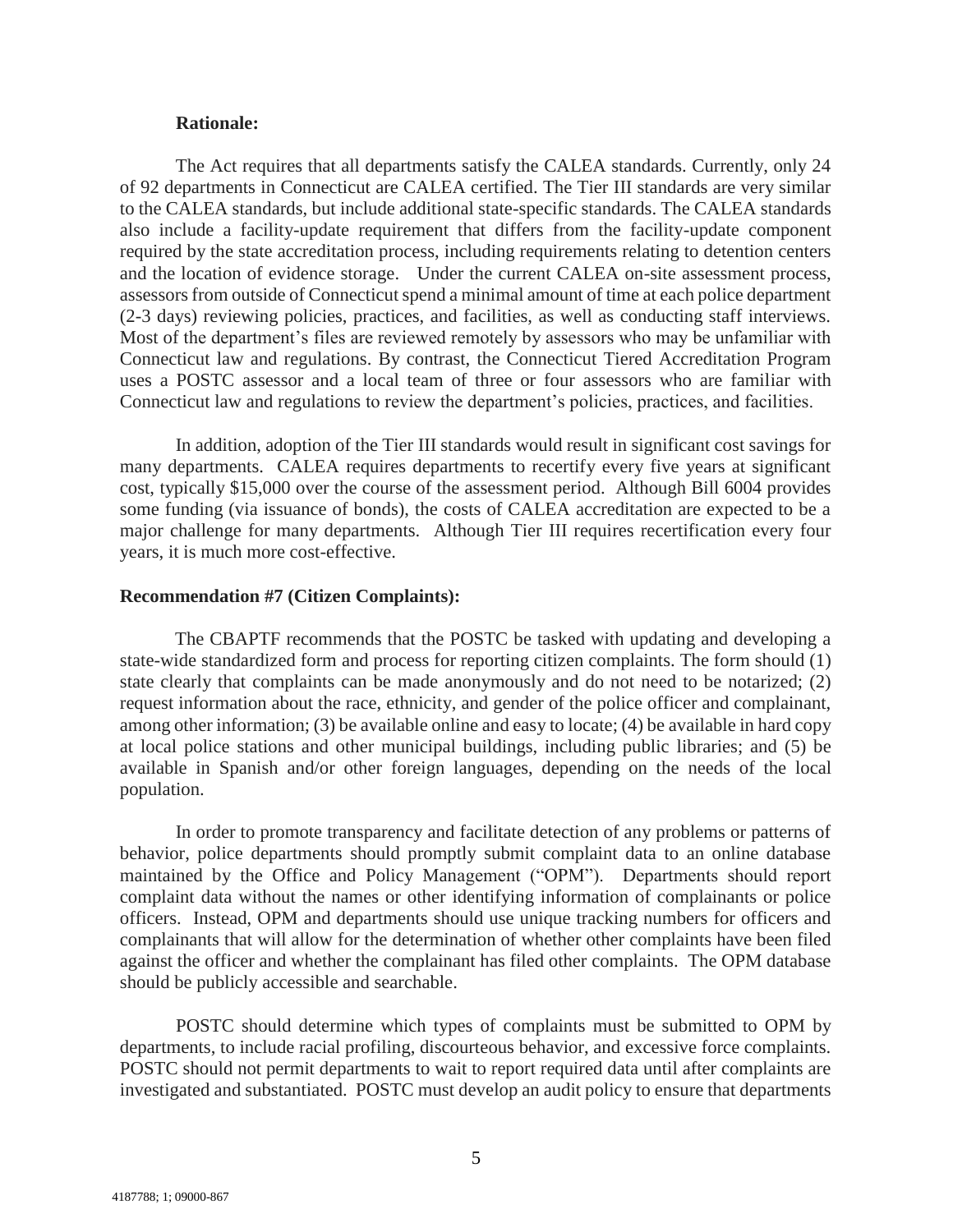are making the complaint form widely available and promptly submitting the required data to OPM. On a bi-annual basis, OPM should publicly issue a report on complaint data received during that time period. OPM could outsource maintenance of the database and analysis of the complaint data to a university.

## **Rationale:**

The Act does not address citizen complaints. POSTC has developed certain minimum standards for reporting complaints, but we found that these are insufficient. Currently there is no standardized statewide form for reporting citizen complaints. Nor is there a central repository for collecting complaints, a database for analyzing them, or a method for publicly reporting such data. The model complaint form developed by POSTC in 2015 has certain problems, including not making clear that the complaint can be reported anonymously. The form also needs to be updated to ensure that important data is regularly collected. For at least certain categories of citizen complaints, including complaints about excessive force, racial profiling, and discourteous behavior, this lack of standardized data collection and reporting is particularly problematic.

#### **Recommendation #8:**

The CBATF recommends that Section 18 of the Act be expanded to include a comprehensive feasibility study on the use of social workers and mobile crisis units by police in Connecticut. In support of this study, the CBATF, in collaboration with the Police Transparency and Accountability Task Force, would assess the DESPP and police evaluations submitted to POSTC on the use of social workers to respond remotely to calls for assistance, to respond in person to such calls, and/or to accompany police officers on calls where the experience and training of a social worker could provide assistance.

#### **Rationale:**

#### Section 18 of the Act states:

"Not later than six months after the effective date of this section, the Department of Emergency Services and Public Protection and each municipal police department shall complete an evaluation of the feasibility and potential impact of the use of social workers by the department for the purpose of remotely responding to calls for assistance, responding in person to such calls or accompanying a police officer on calls where the experience and training of a social worker could provide assistance. Such evaluation shall consider whether responses to certain calls and community interactions could be managed entirely by a social worker or benefit from the assistance of a social worker. Municipal police departments shall additionally consider whether the municipality that the police department serves would benefit from employing, contracting with or otherwise engaging social workers to assist the municipal police department. Municipal police departments may consider the use of mobile crisis teams or implementing a regional approach with other municipalities as part of any process to engage or further engage social workers to assist municipal police departments. The Commissioner of Emergency Services and Public Protection and each municipal police department shall submit such evaluation immediately upon completion to the Police Officer Standards and Training Council established under section 7- 294b of the general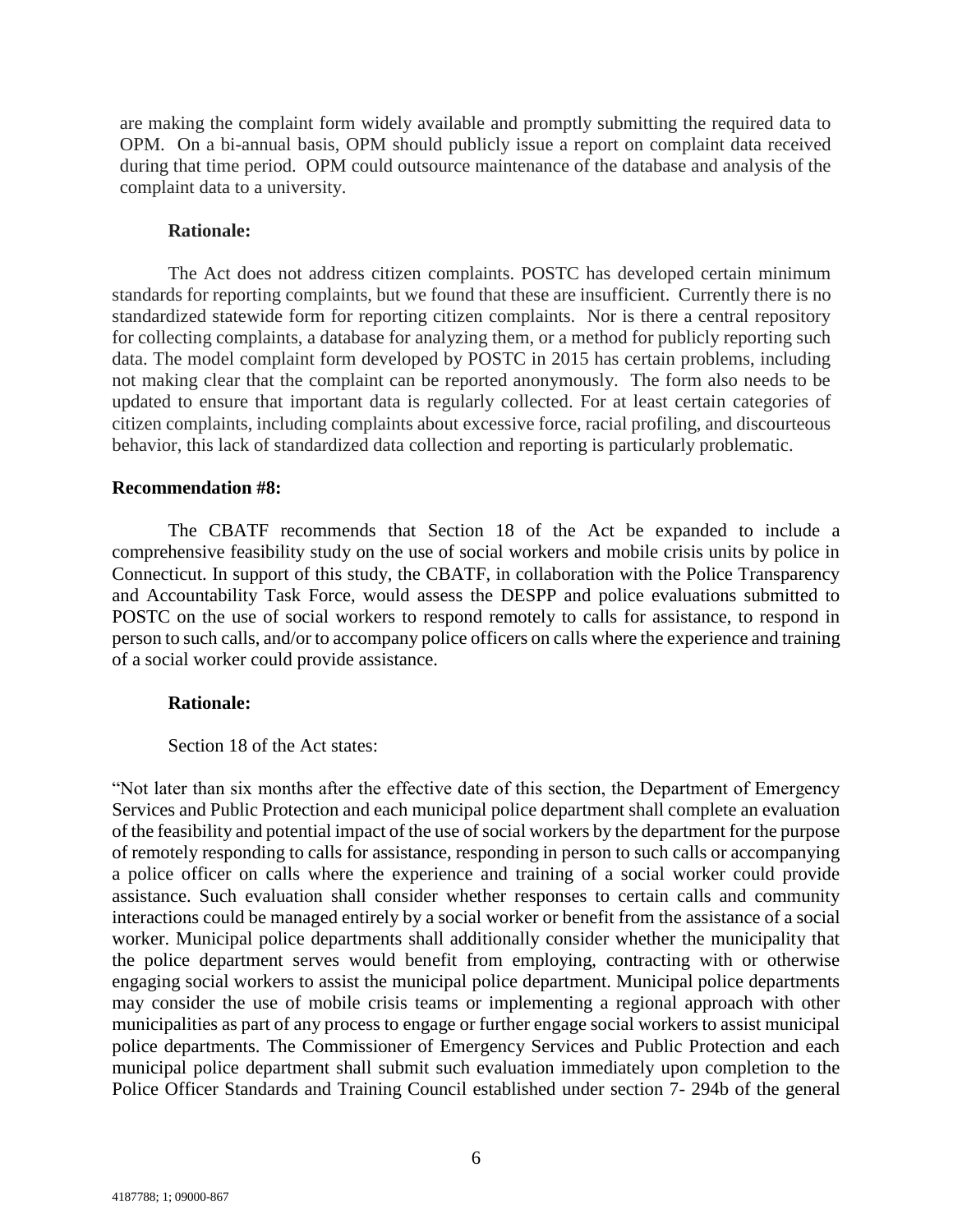statutes."

The mobile crisis team approach to public safety is well known in Connecticut, particularly with respect to responses to children and adolescents and others experiencing behavioral or mental health needs or crises. *See* ["Mobile Crisis Intervention Services Performance Improvement Center](https://www.empsct.org/wp-content/uploads/2019/09/Mobile-Crisis-Annual-FY2019-Report_FINAL.pdf)  [\(PIC\) Annual Report: Fiscal Year 2019.](https://www.empsct.org/wp-content/uploads/2019/09/Mobile-Crisis-Annual-FY2019-Report_FINAL.pdf) Several Connecticut cities and towns have adopted, or are adopting, mobile crisis unit (or "Co-Responder Team" or "Crisis Intervention Team") strategies. See, for example, descriptions of such programs in [Hartford,](https://www.nbcconnecticut.com/news/local/hartford-mayor-to-announce-civilian-crisis-response-team/2290039/) [New Haven,](https://www.fox61.com/article/news/local/new-haven-connecticut-crisis-response-police-911/520-c4592aaf-36c9-447b-aa11-7f21387f8f83) and [a consortium](https://www.cthousegop.com/zawistowski/reps-zawistowski-storms-join-local-police-officials-announce-north-central-regional-collaboration-address-mental-health-emergencies)  [comprised of Suffield, Windsor Locks, East Windsor and Granby.](https://www.cthousegop.com/zawistowski/reps-zawistowski-storms-join-local-police-officials-announce-north-central-regional-collaboration-address-mental-health-emergencies)

Moreover, the movement to mobile crisis team approaches to public safety has been robustly supported by the U.S. Department of Justice and by funding provided by the federal Substance Abuse and Mental Health Administration and the Connecticut Department of Mental Health and Addiction Services. *See, e.g.*, [Law Enforcement Best Practices: Lessons Learned from](https://www.google.com/search?q=law+enforcement+best+practices+lessons+learned+from+the+field&oq=Law+Enforcement+Best+Practices+&aqs=chrome.1.69i57j0i457j0i22i30.12397j1j7&sourceid=chrome&ie=UTF-8)  [the Field;](https://www.google.com/search?q=law+enforcement+best+practices+lessons+learned+from+the+field&oq=Law+Enforcement+Best+Practices+&aqs=chrome.1.69i57j0i457j0i22i30.12397j1j7&sourceid=chrome&ie=UTF-8) [Building Safer Communities: Improving Police Responses to Persons with Mental](https://www.theiacp.org/sites/default/files/2018-08/ImprovingPoliceResponsetoPersonsWithMentalIllnessSummit.pdf)  [Illness;](https://www.theiacp.org/sites/default/files/2018-08/ImprovingPoliceResponsetoPersonsWithMentalIllnessSummit.pdf) and [Police Mental Health Collaborations: A Framework for Implementing Effective Law](https://csgjusticecenter.org/publications/police-mental-health-collaborations-a-framework-for-implementing-effective-law-enforcement-responses-for-people-who-have-mental-health-needs/)  [Enforcement Responses for People Who Have Mental Health Needs.](https://csgjusticecenter.org/publications/police-mental-health-collaborations-a-framework-for-implementing-effective-law-enforcement-responses-for-people-who-have-mental-health-needs/) Both former President Trump and President Biden have expressed support for the co-responder model. *See* [Trump Executive](https://www.whitehouse.gov/presidential-actions/executive-order-safe-policing-safe-communities/)  [Order on Safe Policing for Safe Communities](https://www.whitehouse.gov/presidential-actions/executive-order-safe-policing-safe-communities/) and [Joe Biden's Criminal Justice Policy.](https://joebiden.com/justice/)

The mere fact that the General Assembly has mandated that police departments submit feasibility and impact studies is no guarantee that the opportunities created by the legislation will be fully grasped. While some police departments will see the Act as an opportunity to recommend imaginative movements toward adoption of mobile crisis unit policing, the responses are almost certain to be highly variable. If we wish to see the DESPP and the municipalities meaningfully consider these opportunities, we must support their efforts by supplying them with the resources and advocacy necessary to fully consider the options available to them.

# **Recommendation # 9: Minimum Standards for Civilian Review Boards**

The CBAPTF recommends that municipalities consider the following minimum standards when creating a CRB pursuant to Section 17(a).

### **Background:**

In June 2020, the CBAPTF Oversight subcommittee was tasked with providing best practices for creating and implementing a civilian police review board (CRB). Soon thereafter, the Connecticut legislature passed HB 6004/PA-20-1 (An Act Concerning Police Accountability), which became law on July 31, 2020. Section 17 of the law permits municipalities to establish a CRB by ordinance. Section 17(a) requires that ordinances establishing CRBs shall, at a minimum, set forth the following:

- 1. The scope of authority of the CRBs
- 2. The number of members of the CRBs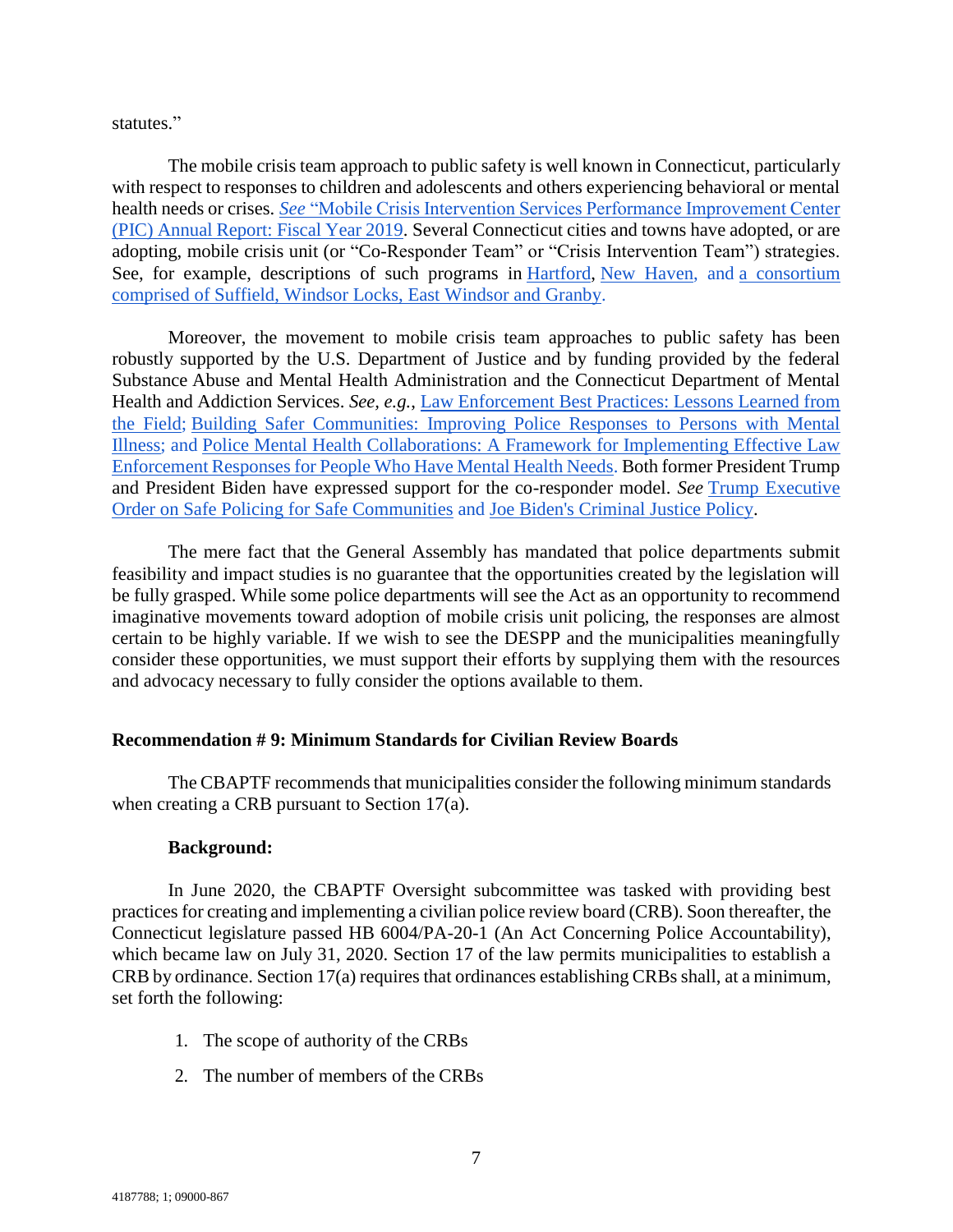- 3. The process for the selection of board members, whether elected or appointed
- 4. The term of office for board members
- 5. The procedure for filling any vacancy of the membership of the CRBs

The Oversight subcommittee surveyed and drafted a summary of 24 different CRBs from across the nation (see attached). While the subcommittee's survey was not exhaustive, the CRBs that were reviewed varied in size, scope, composition, and authority. The survey included CRBs from municipalities and counties with populations ranging from 37,000 in Amherst Town, MA, to nine million in Los Angeles County. The subcommittee also reviewed and considered the U.S. Department of Justice publication, *Citizen Review of Police*. Based on the subcommittee's survey and analysis, the CBAPTF recommends the following for municipalities in Connecticut to consider:

## **Rationale:**

Although Section 17(a) outlines the minimum requirements for a CRB ordinance, the legislation does not offer specific guidance for establishing a CRB. This is understandable in light of the different needs of the communities that CRBs might serve. The following recommendations, therefore, provide guidance for the municipal ordinance and the creation of CRBs.

*Sec. 17. (a) The legislative body of a town may, by ordinance, establish a civilian police review board. The ordinance shall, at a minimum, prescribe:*

*(a)* The scope of authority of the civilian police review board

The CBAPTF recommends that the following factors be considered when deciding between an investigatory-based or review-based CRB.

- Does the police department have a history of being open and transparent with the community?
- Is the police department currently under a consent decree/federal oversight, or does it have a history of being under a consent decree/federal oversight?
- Does the municipality have the funding and resources needed to finance an investigative CRB (including office equipment, computers, video equipment)?
- What are the implications for failure to comply with subpoenas?
- What enforcement measures are available to compel subpoena compliance?

These questions will assist a municipality in deciding what type of CRB to choose. A community with a police department that has a demonstrated track record of being open and transparent with the community may chose a review-based CRB. Conversely, an investigativebased CRB is more appropriate for a police department that is currently, or was previously, under a federal consent decree and/or is working to create stronger trust with the community.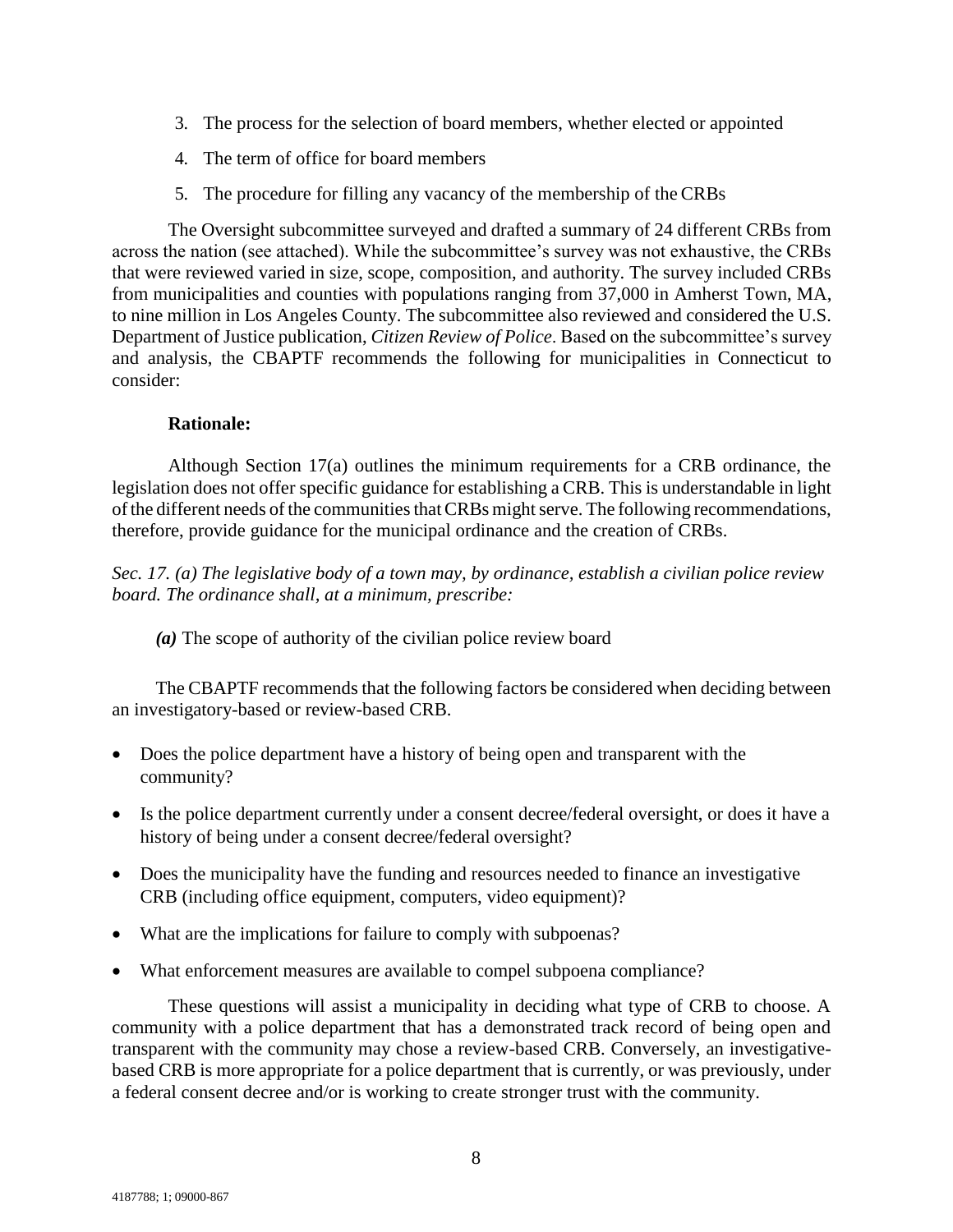An investigative-based CRB will be labor-intensive and require members to have an investigative background and training. The CRB will require subpoena power to compel witnesses and/or the production of documents. The CRB will conduct administrative internal affairs investigations that are not intended to be a substitute for, or to interfere with, any related criminal investigation. As provided in Section 17, the Inspector General will have the authority to stay a CRB investigation to prevent interference with an ongoing criminal investigation. An investigative-based CRB is also likely to have significant collective bargaining implications.

A review-based CRB, by contrast, will evaluate a department's own internal affairs investigation to assess whether it was objective, factual, and thorough. The CRB will sustain or reject the findings and make recommendations to the Chief of Police or other individuals who have the authority to discipline officers.

### *(b) The number of members of the civilian police review board*

The subcommittee recommends that a CRB contains at least five members and not more than eleven members. The attached CRB survey identifies boards ranging from five to eleven members. To avoid votes ending in a tie, boards should be composed of an odd number of members. Using 60% of members in attendance as the basis for a quorum, a board consisting of five members would need only three members in attendance to conduct business. The subcommittee does not believe it would be adequate for a CRB to have less than three persons deciding the issues coming before a CRB. On the other hand, a CRB with too many members may present difficulties in attaining a quorum. Also, too many people on a CRB may lead to unproductive lengthy debates and discussions of differing opinions, thereby slowing the review process.

### *(c) The process for the selection of board members, whether elected or appointed*

CRBs are charged with assessing interactions between police officers and civilians, sometimes based upon conflicting accounts and evidence. To ensure that their factual findings and proposed recommendations are respected by all parties involved, members of CRBs must be viewed as objective and impartial. Accordingly, the selection of CRB members must be approached with thoughtfulness and care.

The CRB selection process should yield a diverse CRB with members of different genders, races/ethnicities, professional backgrounds, experiences, and worldviews. The process of selecting CRB members, whether elected or appointed, should include a background check. The background check should not be used unfairly to preclude any individual's participation, but rather to elicit a diverse collection of lived knowledge and identify possible implicit biases. Prospective board members should also be required to participate in training, including citizen's academy, scenario training, ride-a-long, and confidentiality training. CRB members should also be required to sign a confidentiality agreement prior to their appointment.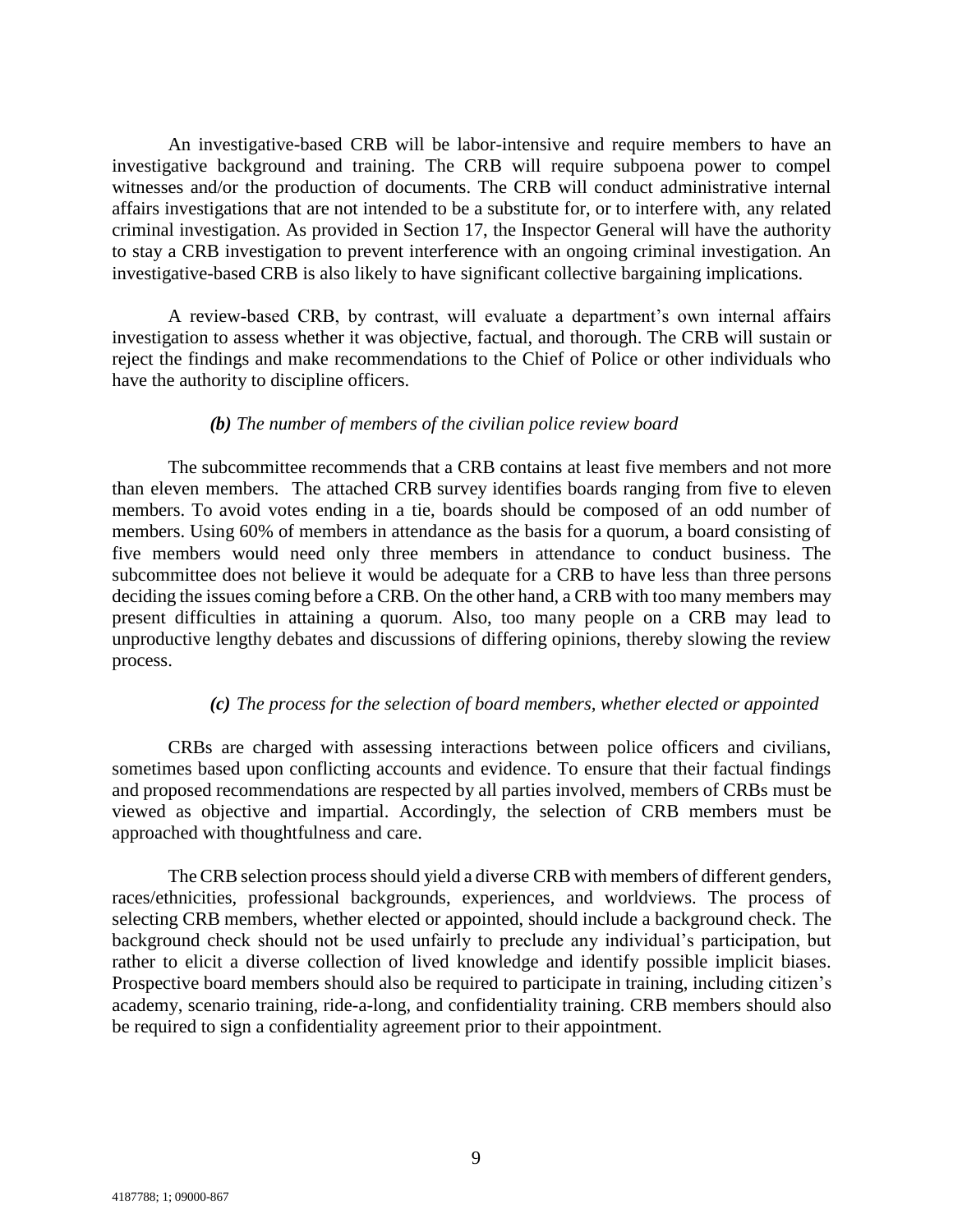## *(d) The term of office for board members*

We recommend that CRB members' terms be staggered, thus reducing the likelihood of an entire CRB turning over at the same time. Terms should be for a minimum of two years and generally for a maximum of five years. There should also be a maximum number of terms that a CRB member can serve before a break in service. Members must recognize the civic commitment attached to the role, and absent hardships and personal emergencies, members should serve their full term. CRBs require consistency of membership to garner adequate collective knowledge in order to perform their mission effectively.

# *(e) The procedure for filling any vacancy in the membership of the civilian police review board.*

Depending on the amount of time remaining in the vacated term and the amount of training required for new board members, it may be in the CRB's best interest not to fill a vacancy. Should the CRB choose to fill the vacancy, however, the process should take into account the perspective of the initial selection committee and the existing CRB's opinions. The selection committee or the CRB should fill vacancies either by vote or appointment.

There should also be a process to address the removal of a board member. The following factors should be considered as a basis for removal: breach of confidentiality; breach of ethics (*i.e*., using one's position of power to coerce another, falsifying information, nepotism, and not disclosing conflicts of interest); a pattern of poor attendance; or other conduct unbecoming of a board member. It is essential to recognize that accountability, trust, and integrity are just as integral for CRB members as they are for police officers.

### **Recommendation # 10: Establishment of Civilian Review Boards**

The CBAPTF recommends that Section 17 be amended to require all communities with police departments, or under the jurisdiction of the Connecticut State Police Resident Trooper Program, establish a CRB (if one does not already exist). For the purpose of this recommendation, communities that have an active police commission with oversight of the police department shall be considered to have satisfied the requirement of having a CRB.

### **Rationale:**

This recommendation will further the goals of the Police Accountability Act because it will bring standards, oversight, and consistency to all of our Connecticut communities regardless of police jurisdiction. A fundamental purpose of the Act is to provide standards for, and oversight of, the police officers and departments tasked with keeping communities safe. CRBs are a proven accountability mechanism that provide an independent review of police departments. In carrying out this function, CRBs serve as a check and balance on the exercise of police authority, which, in turn, fosters civilian trust, police transparency, and community engagement.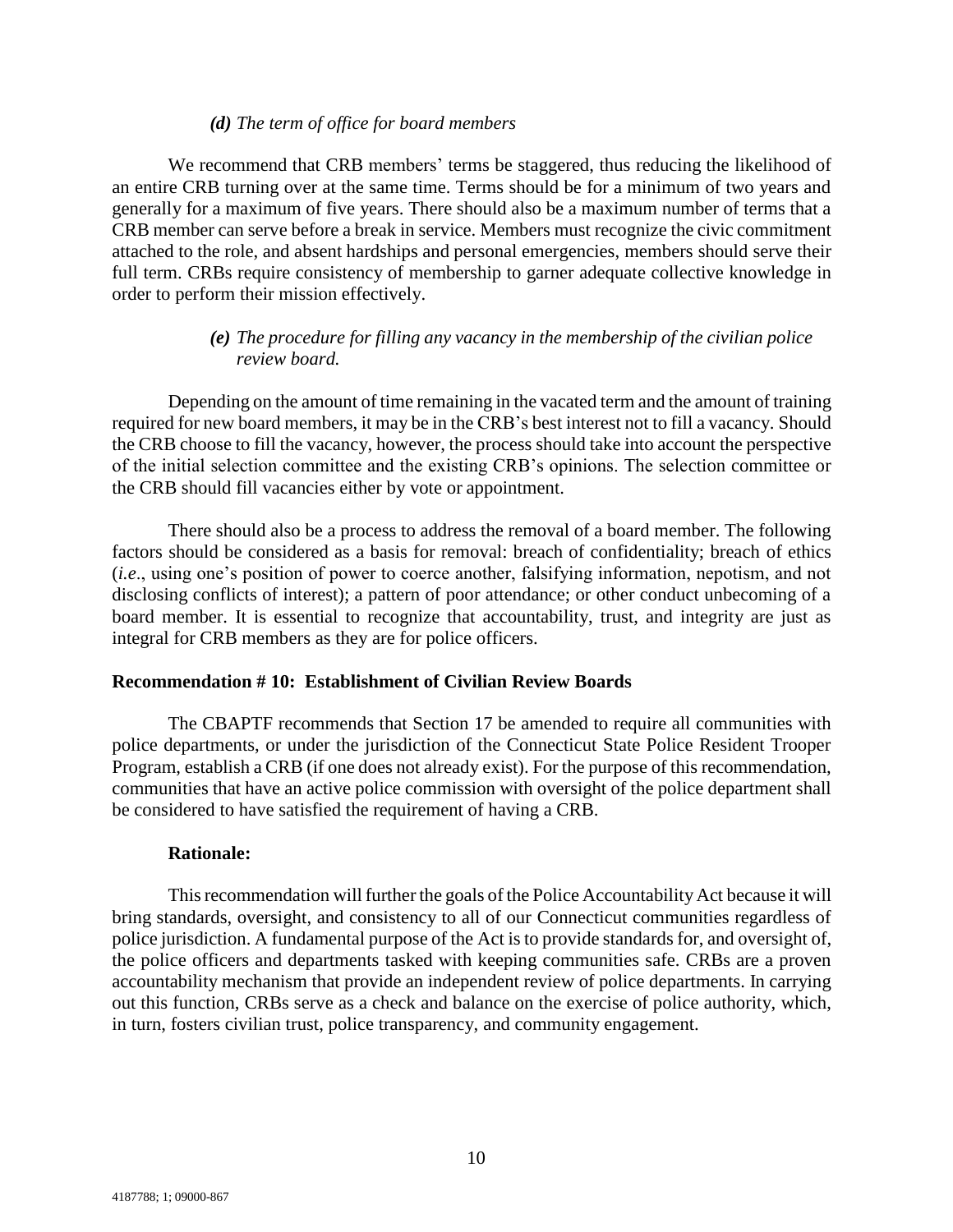## **Recommendation # 11: Deadly Use-of-Force Database**

The CBAPTF recommends that the Inspector General ("IG") create and maintain a public database of pertinent information derived from completed investigative reports issued by the IG concerning police use of deadly force.

# **Rationale:**

The DCJ must investigate and determine whether the use of physical force by a police officer(s) violates state law. From 2001 to the present, in accordance with the applicable statute*, see* CGS Section 51-277a(c), Reports on the Deadly Use of Force by Police Officers ("Reports") were authored by Connecticut State's Attorneys. Section 33(a) of the Act provides that the IG must now conduct such investigations and issue public investigative Reports.

To promote transparency with the public and to facilitate detection of any trends or patterns of problematic behavior, a public database that captures relevant information from each incident is necessary. The public database should, at a minimum, include the following information:

- Basic Incident Information: Date, time, location, weather conditions, officer initiated, or officer dispatched.
- Subject Information: name, gender, race, ethnicity, age, town of residence
- Indicate whether death occurred because of police use of force, and while in police custody or in a medical facility
- Nature of initial interaction and underlying alleged offense
- Activity that lead to incident (based on CT use of force form)
- Subject's resistance resulting in application of force (based on CT use of force form)
- Control methods used (based on CT use of force form)
- Officer Information: unique officer ID, assignment at time of incident, race, ethnicity, gender, age, years of service, prior involvement in other deadly use of force incidents, number of complaints on record at the time of the incident, prior relevant discipline
- Investigative Information: camera footage available and type (body cam, dash cam), charges filed, officer discipline imposed

# **Recommendation # 12: Early Warning System Pilot Program**

The CBAPTF recommends that certain police departments develop and implement an early intervention system ("EIS") pilot program to detect and prevent adverse incidents. Those departments whose officers are involved in the greatest number of deadly force incidents would most benefit from such a program. The CBAPTF recommends an EIS program that would identify police officers most at risk of adverse incidents through a data-driven approach based on the model developed by the Center for Data Science and Public Policy at the University of Chicago ("UC).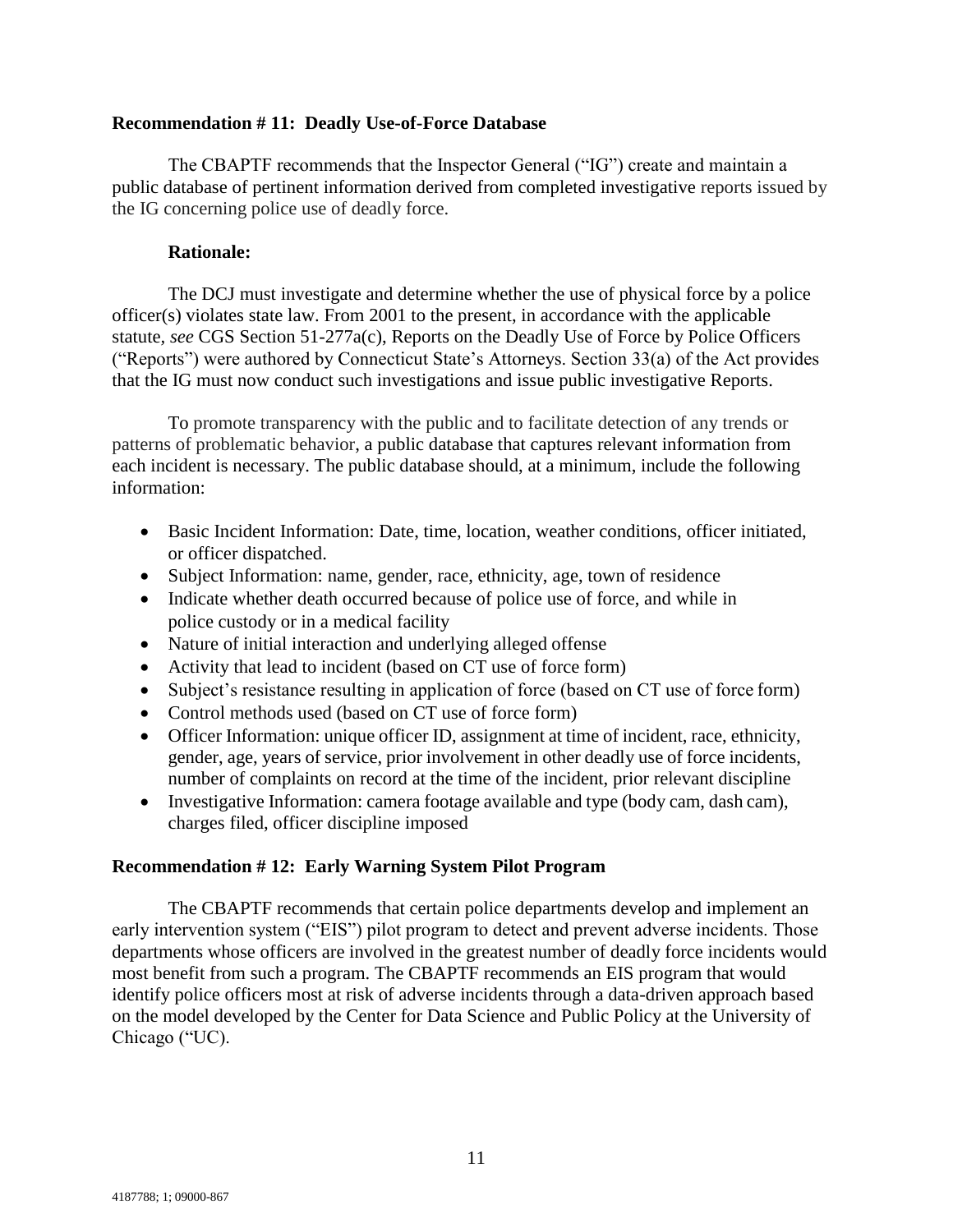# **Rationale:**

Most Connecticut police departments do not have an EIS. Those departments that do have such systems use a threshold-based model which, for example, "flags" officers who have a threshold number of citizen complaints within a designated time period. Although these programs attempt to identify officers with patterns of problematic performance or signs of stress in order to prevent adverse incidents, they tend to have a high rate of false flags. This can overload departments and undermine the efficacy and legitimacy of the EIS.

The UC-based EIS model has been deployed by departments across the country and been shown to be more accurate and effective than the threshold-based model. The UC model is based on a broader set of data, including officer demographics, training, days off, secondary jobs to detailed police activities (traffic stops, dispatches, arrests, use of force, vehicle pursuits) and civilian compliments, complaints, and civil lawsuits. Using machine learning to detect patterns that precede adverse incidents, the model analyzes thousands of variable combinations (stops, arrests, use of force incidents, dispatches) over time to determine which factors best identify officers at risk. The model then generates risk scores that the department can use to identify officers for whom intervention may be appropriate.

The EIS system would be developed in collaboration with the department, including the definition of what constitutes an "adverse incident" (for which an Internal Affairs investigation leads to a finding) and what kind of intervention (training, counseling, disciplinary action) is most appropriate for particular findings.

As communities discuss the potential reallocation of police resources, an investment in the development and use of a UC-based EIS that is data-driven would be beneficial. Piloting this program in a small number of departments would be a worthwhile first step.

# **Recommendation # 13: Factual Observations derived from Data regarding Deadly Force Incidents in Connecticut**

The CBAPTF reviewed in detail the investigative reports relating to the 89 incidents involving police use of deadly force in Connecticut from 2001 to the present ("the Reports").The Task Force's final public report will include a detailed analysis of these incidents. In the interim, we highlight meaningful factual observations derived from the data that inform our recommendations.

First, almost half of the incidents involved people struggling with mental health conditions. Police responding to these incidents report that 46% of the incidents involved people who were emotionally disturbed/in mental distress and/or deemed suicidal. This data calls out for municipalities and law enforcement to seriously consider the role that mobile crisis units or other social services can be used to support responses to police calls.

Second, half of the subjects/victims of deadly force incidents were either Black or Hispanic. In 30% of the incidents, the subject/victim was Black; and in 20% of the incidents, the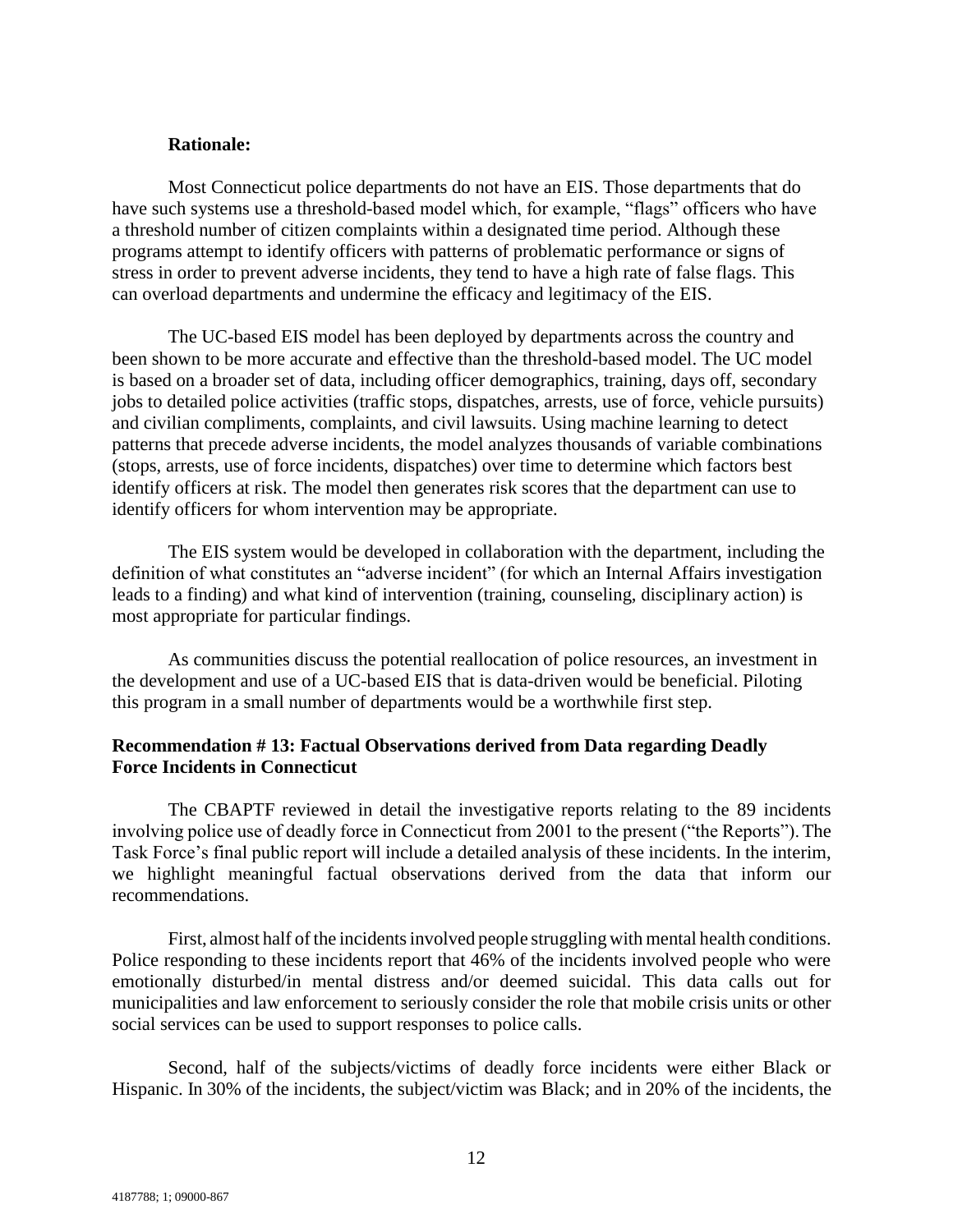subject/victim was Hispanic. While there are factors that might begin to explain this racial disparity – including the racial composition of neighborhoods where some of these incidents occur – the hard truth is that half of the subjects/victims of deadly force incidents are persons of color. In this same vein, of the 89 deadly force incidents we have reviewed, 18 individuals were unarmed. Of those 18 individuals, 39% were Black and 28% were Hispanic.

Third, six police departments were involved in 55% of all deadly force incidents; and the same six departments were each involved in more than three such incidents. These departments would most benefit from the implementation of robust early warning systems.

Fourth, in 26% of the incidents, a vehicle was involved, usually as part of a pursuit. On November 14, 2019, POSTC adopted an updated Model Pursuit Policy in accordance with Public Act 19-90, Section 5. Recognizing that pursuits of fleeing motor vehicles present a danger to the lives of the public, police officers, and those inside the vehicles, the policy serves as the minimum standard for all police pursuits. The policy is robust and detailed. At its core, the policy permits pursuits only when an officer reasonably believes that the driver or occupant has committed, or is attempting to commit, a crime of violence or there are exigent circumstances that warrant the timely apprehension of a suspect because of potential harm to the public. Officers are prohibited from discharging their firearms at a vehicle or its occupants unless the occupants are using or threatening the use of deadly physical force against the officer of another person by means other than the vehicle. This pursuit policy, which was borne out of the type of data analysis being conducted in many areas of policing, is a meaningful development in minimizing the occasion of deadly force incidents engendered by police car pursuits.

Fifth, most of the incidents occurred on the second shift  $(3:00 \text{ p.m.} - 11:00 \text{ p.m.})$ , and the vast majority of officers who fired their weapons were between 26-35 years old and relatively new to policing, having under ten (and in many cases, under five) years of experience. The Reports do not always make clear whether supervisory personnel were dispatched and on scene prior to the use of force. The presence of experienced supervisory personnel on scene, particularly when incidents may involve significant threat to the safety of officers and others, may help to facilitate safer outcomes. We recommend reinforcement of, and adherence to, model guidelines issued by CALEA and POSTC, which include directives requiring, whenever possible, to have supervisors and/or veteran officers respond to the scene of serious incidents, including all shooting calls (other than calls concerning hunters), verified robbery calls, burglaries in progress, serious assaults, hostage or barricaded suspect calls, officer-needs-assistance calls, kidnapping, incidents involving large groups, strikers or protesters, and incidents involving individuals experiencing mental health or suicide related issues.

### **Recommendation # 14: Mental Health**

The CBAPTF recommends that **t**he Act be amended to prohibit discharging, disciplining, discriminating, or otherwise penalizing a police officer because of the results of a behavioral health assessment.

Connecticut General Statutes § 7-291d currently states: "(a) No law enforcement unit, as defined in section 7-294a, shall discharge, discipline, discriminate against or otherwise penalize a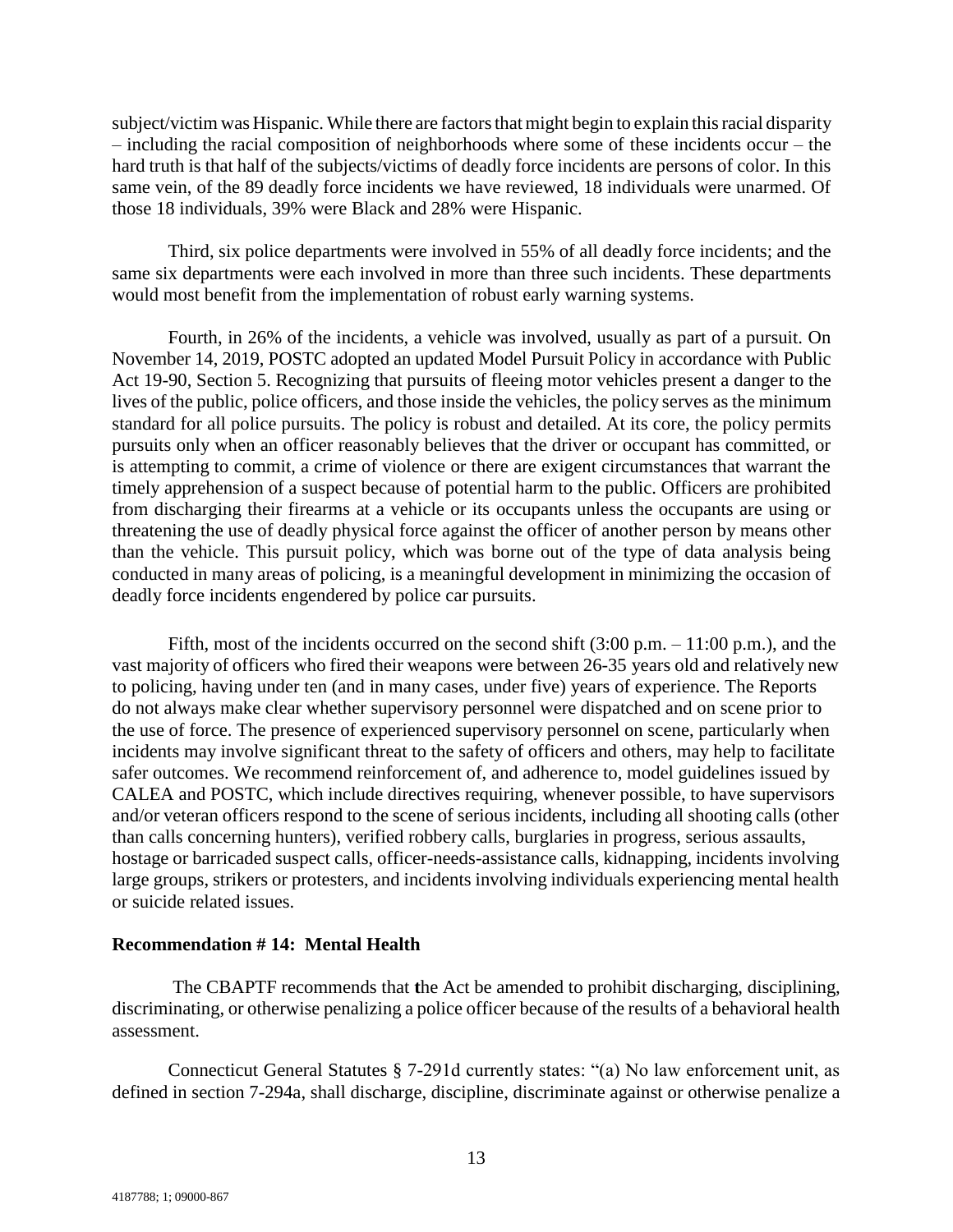police officer, as defined in section 7-294a, who is employed by such law enforcement unit solely because the police officer seeks or receives mental health care services or surrenders his or her firearm, ammunition or electronic defense weapon used in the performance of the police officer's official duties to such law enforcement unit during the time the police officer receives mental health care services. The provisions of this subsection shall not be applicable to a police officer who (1) seeks or receives mental health care services to avoid disciplinary action by such law enforcement unit, or (2) refuses to submit himself or herself to an examination as provided in subsection (b) of this section."

The CBATF recommends amending section 7-291d(a) as follows: "(a) No law enforcement unit, as defined in section 7-294a, shall discharge, discipline, discriminate against or otherwise penalize a police officer, as defined in section 7-294a, who is employed by such law enforcement unit solely because (i) the police officer seeks or receives mental health care services; (ii) the police officer surrenders his or her firearm, ammunition, or electronic defense weapon used in the performance of the police officer's official duties to such law enforcement unit during the time the police officer receives mental health care services; **or (iii) because of the results of a behavioral health assessment conducted pursuant to section 7-291e**. **Nothing in this subsection should be construed as preventing a law enforcement unit from considering the results of a behavioral assessment in evaluating whether a subsequent fitness-for-duty evaluation is appropriate.**

### **Rationale:**

Section 16 of An Act Concerning Police Accountability, Bill 6004, requires behavioral health assessments for police officers when they begin their employment, not less than once every five years, and for good cause shown. The CBATF's proposed amendment seeks to protect law enforcement officers who undergo required periodic behavioral assessments or for good cause shown. The proposed amendment will help eliminate any stigma or adverse employment effects that may result from such assessments.

The CBATF makes this recommendation because ensuring the health and wellbeing of all police officers is a priority and serves the public good. Police officers should be encouraged to disclose mental health issues and to seek treatment without fear of discipline, loss of employment, or any other adverse effect on their careers. The same legal protections that are currently afforded officers who voluntarily seek or receive mental health care services should be extended to officers when they are required to obtain behavioral health assessments.

This recommendation is not intended to shield any officer from a more comprehensive follow-up examination, should such an examination be deemed necessary. The CBAPTF also encourages municipalities and police departments to consider requiring behavior assessments of officers more frequently than once every five years, and allocating additional resources to permit more frequent assessments and availability of mental health treatment for officers.

### **Recommendation # 15: Pattern & Practice**

The CBAPTF recommends amendment of the Act to grant civil "pattern-or- practice" enforcement authority to the Attorney General. This authority would be invoked only when there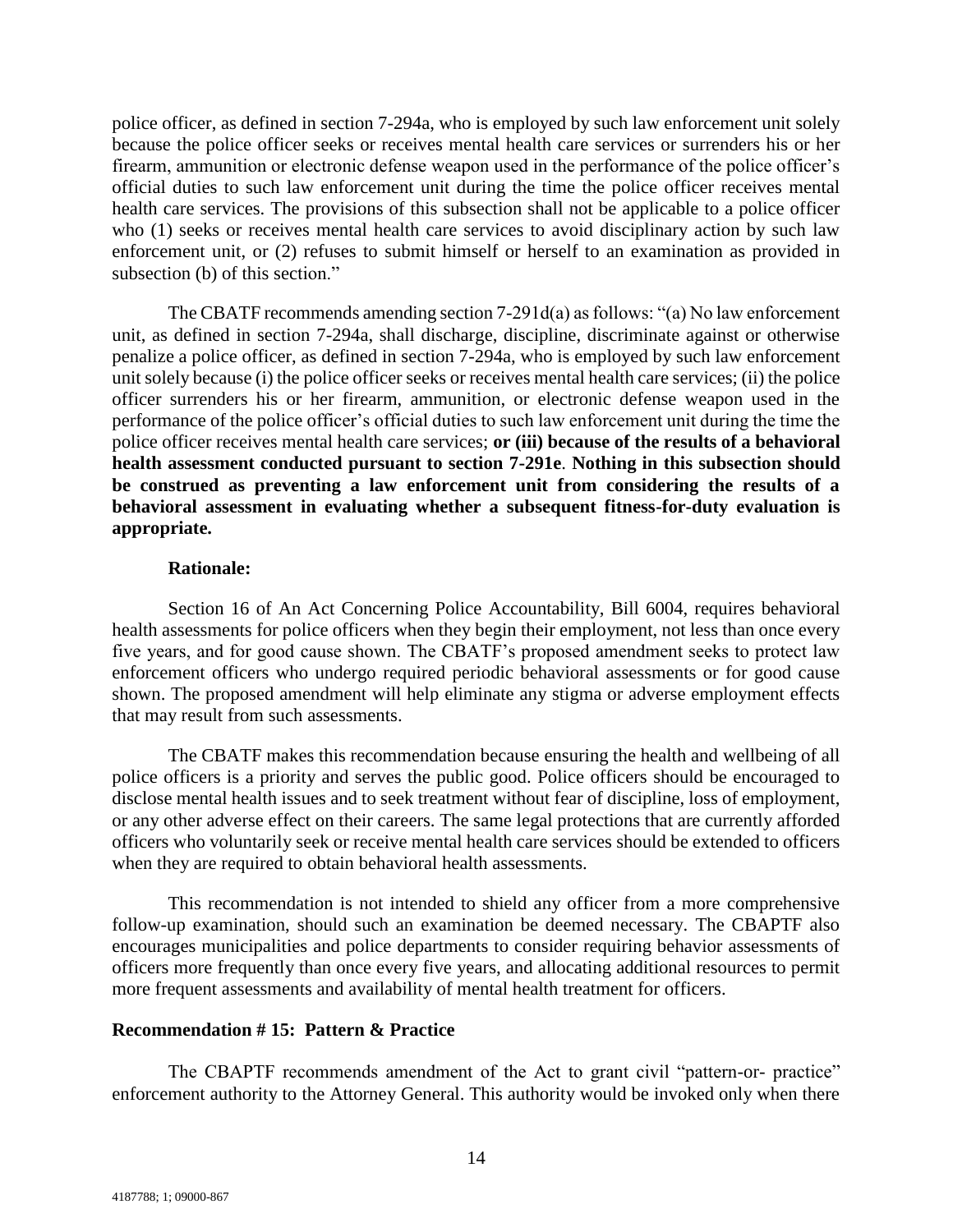is evidence of a persistent pattern of misconduct in a police department or evidence of a regular practice in place that unlawfully discriminates or violates civil rights, rather than an isolated incident. The remedy for a pattern-or- practice violation must include whatever reforms may be necessary within the police department to remedy systemic problems such as use of excessive force, racial profiling, and other biased policing and unlawful practices. To be effective, patternor- practice enforcement authority must include authorization to conduct investigations, including issuing subpoenas and civil investigative demands, as well as the power to commence litigation when appropriate.

## **Rationale:**

An Act Concerning Police Accountability, Public Act 20-1 (Bill 6004), does not include civil authority for pattern-or-practice review. This authority lies beyond the scope of the criminal authority granted to the Inspector General. Although the federal Government has the authority to conduct pattern-or-practice investigations, the Connecticut Attorney General does not currently have this authority. Because the federal Government has a national focus, systemic and egregious misconduct in local police departments which are lower profile or less urgent relative to departments outside of the State may go unchecked.

State government is in the best position to monitor local police departments for patterns and practices of civil rights abuses. The Connecticut Attorney General is already well positioned to provide necessary oversight and accountability. The Office of the Attorney General is focused solely on the State of Connecticut, and it has the expertise and capacity to investigate and bring any necessary cases.

By definition, "pattern-or-practice" authority is only invoked when there is evidence of a persistent pattern of misconduct in a police department or evidence of a regular police practice that unlawfully discriminates or violates civil rights, rather than an isolated incident. The goal of a pattern-or-practice action is to secure whatever reforms may be necessary within a department to remedy systemic problems such as use of excessive force, racial profiling, and other biased policing and unlawful practices.

In response to concerns about the limitations of this authority, the grants of authority in other jurisdictions around the country can be instructive. Distinct from criminal investigations or charges that may be pursued for a single violation of law, this authority is aimed at addressing multiple instances and systemic abuses or violations within a department. State AG enforcement may avoid the costs associated with similar DOJ enforcement by consent decree (which may require a court monitor and a more expansive scope of review and/or modification) and shorten the mandated period of oversight.

# **Recommendation # 16: Use of Force**

The CBAPTF recommends that the Connecticut General Assembly pass H.B. 6462, *An Act Concerning Use of Force By A Peace Officer*.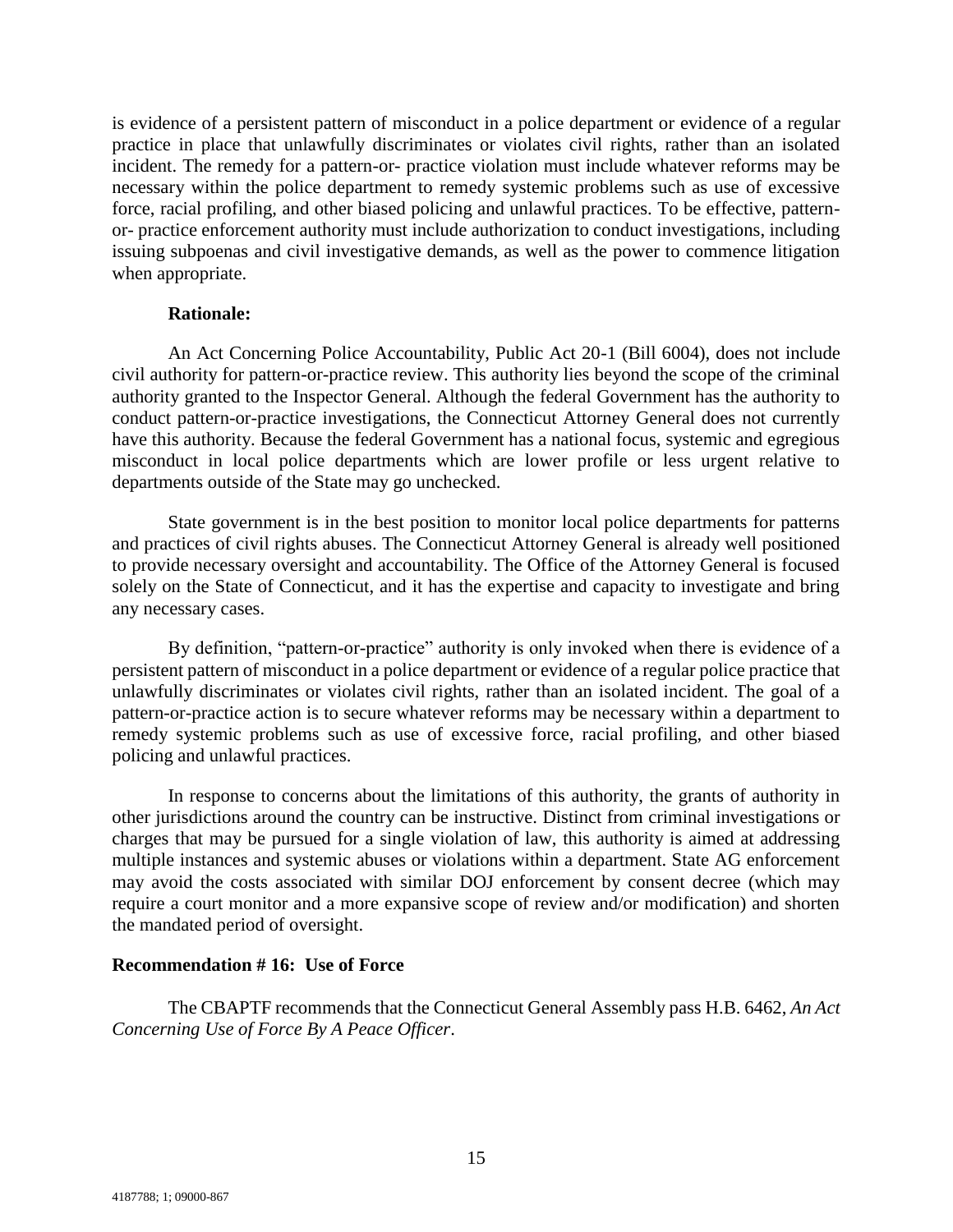## **Background:**

On March 8, 2021, the Judiciary Committee unanimously approved H.B. 6462 (Joint Favorable Substitute), which provides that Section 29 of Public Act 20-1 of the July special session concerning the use of force by peace officers (1) shall take effect on January 1, 2022; and (2) shall be amended as follows:

- (a) Clarify that whether a police officer's actions were "objectively reasonable" should be determined based upon "the given circumstances at that time," rather than just "the circumstances";
- (b) to require that before a police officer may use deadly force, the officer must, among other requirements, have "reasonably determined that there are no available reasonable alternatives to the use of deadly physical force," instead of requiring officers to have "exhausted" any such reasonable alternatives;
- (c) require that before a police officer may use deadly force, the officer must, among other requirements, "reasonably believe[] that the force employed creates no unreasonable risk of injury to a third party," rather than a "substantial" risk of such injury;
- (d) require that before a police officer may use deadly force to "effect an arrest of a person whom he or she reasonably believes has committed or attempted to commit a felony which involved the infliction of serious physical injury," the officer must, "where feasible," provide "warning of his or her intent to use deadly physical force":
- (e) require that before a police officer may use deadly force to "prevent the escape from custody of a person whom he or she reasonably believes has committed a felony which involved the infliction of serious physical injury," the officer must also reasonably believe that the person "poses a significant threat of death or serious physical injury to others" (and, "where feasible," provide "warning of his or her intent to use deadly physical force"); and
- (f) for purposes of evaluating whether actions of a police officer are "reasonable" under the statute, the (non-exhaustive) factors to be considered include whether "any unreasonable conduct" of the officer led to an increased risk of an occurrence of the situation that precipitated the use of such force, rather than "any conduct" of such officer.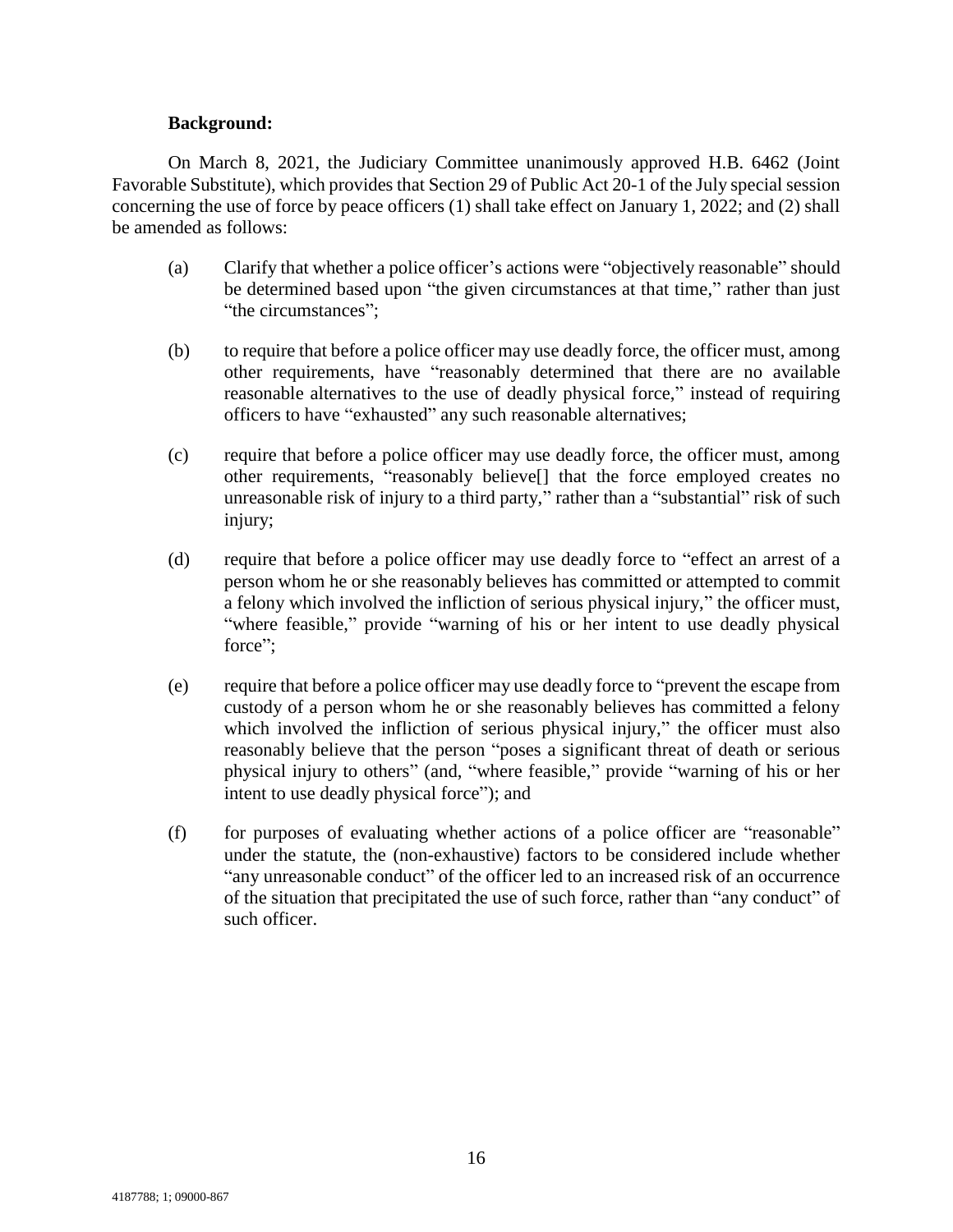# **Rationale:**

The CBAPTF supports passage of H.B. 6462 as adopted on a unanimous, bipartisan basis by the Judiciary Committee. The bill makes small, but important, textual amendments to Section 29 Public Act 20-1 of the July special session that are consistent with the spirit and intent of last year's Police Accountability Act. These amendments provide important clarifications that will help further guide the use of deadly force by police officers in the field. The amendments also provide additional protections for the public against unreasonable uses of deadly force by the police. Lastly, the bill provides a realistic timeline for implementation of the new deadly use of force statute that will allow police officers in the state to be properly trained on the law.